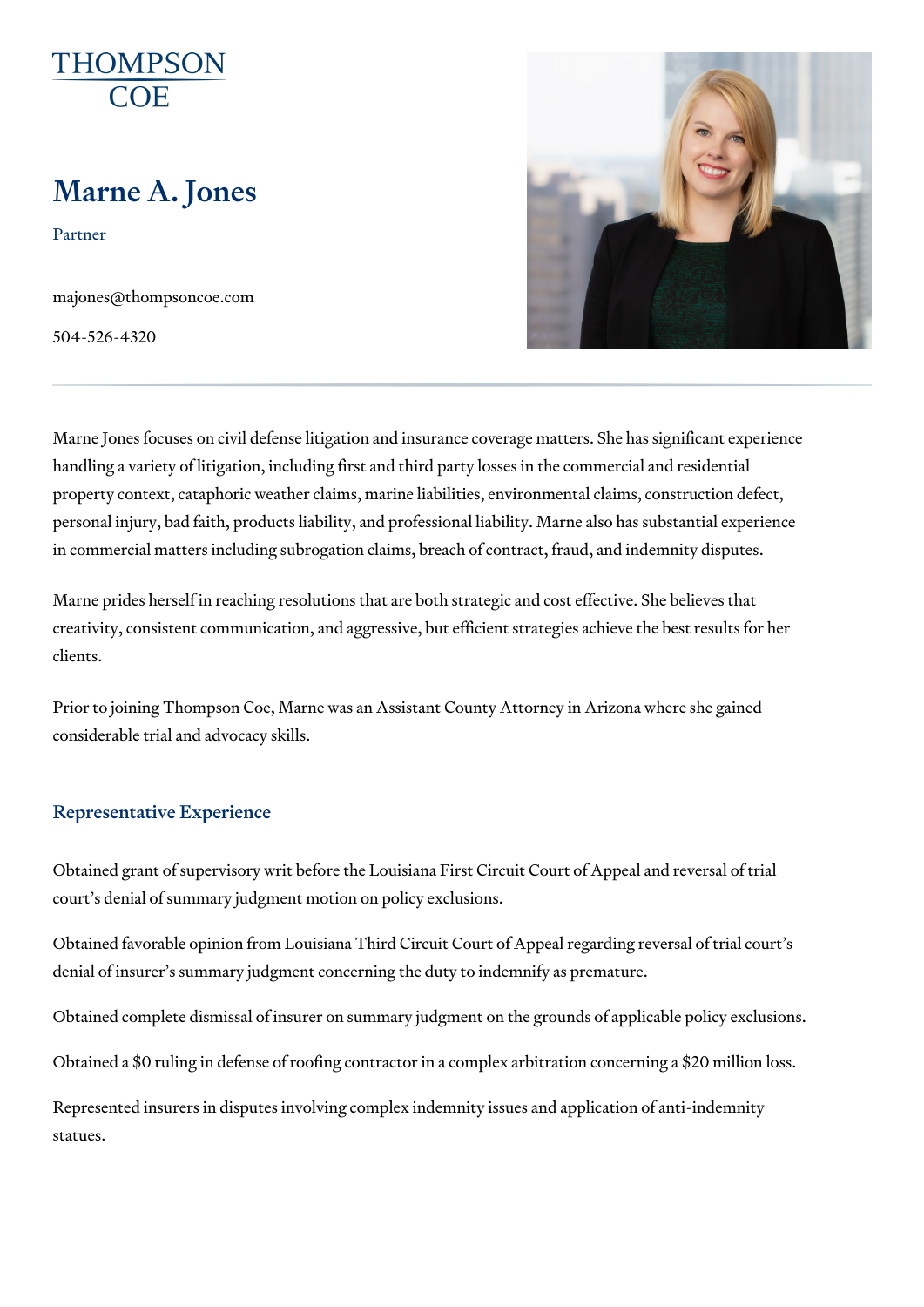Represented clients in mass tort cases involving alleged exposure to toxic

Represented offshore oil and gas platform operators in complex defense of claims.

Represented public entity in multi-plaintiff suit involving significant bodily

Represented primary, excess, and umbrella liability carriers in complex ma litigation involving remediation cost disputes, multi-year environmental tri trigger disputes.

Represented insurers in commercial and residential property coverage disp and business interruption claims.

Represented insurers in significant bad faith claims.

#### Awards & Recognition

SUPER LAWYERS - RISING STAR Listed for Insurance Coverage 2014-2015, 2017, 2021-2022

#### Related Services

[Business and C](https://www.thompsoncoe.com/people/marne-a-jones/)ommercial

[Constru](https://www.thompsoncoe.com/people/marne-a-jones/)ction

[Discov](https://www.thompsoncoe.com/people/marne-a-jones/)ery

[General Liability/Catas](https://www.thompsoncoe.com/people/marne-a-jones/)trophic Injury

[Insura](https://www.thompsoncoe.com/people/marne-a-jones/)nce

[Products Liability &](https://www.thompsoncoe.com/people/marne-a-jones/) Mass Torts

[Professional](https://www.thompsoncoe.com/people/marne-a-jones/) Liability

### Publications & Speaking Engagements

Avoiding Bad Faith Claims on the Gulf Coast Thompson Coe Webinar 2020